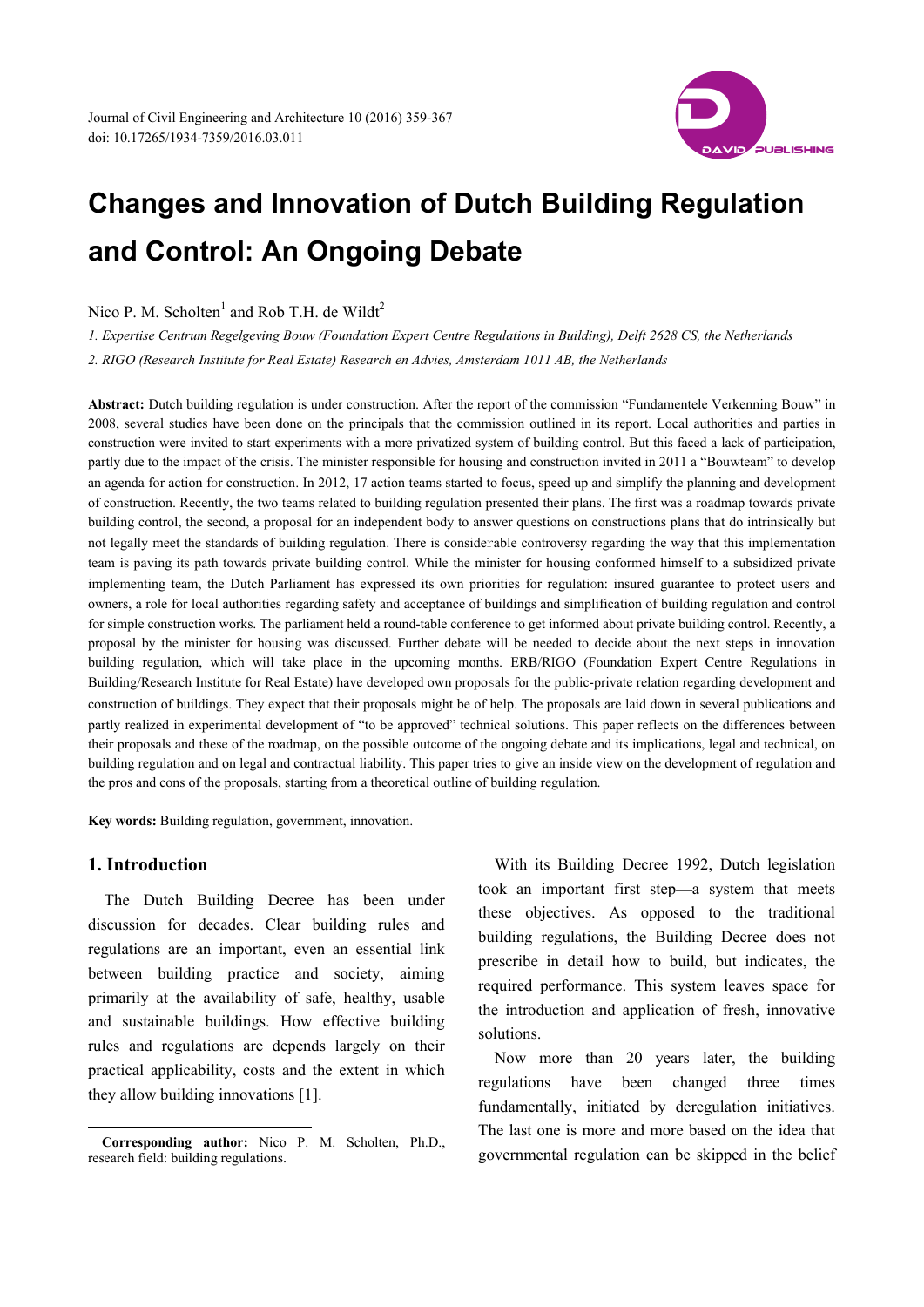that market forces will ensure a good performance, in the whole building sector, also for the long run.

Although the Building Decree has proven to be successful in many aspects, various problems have emerged which appear to be structural in origin.

The actual debate concentrates on private building control, as a result from a white paper report in 2008. Appendix A gives an overview of the related developments in the period of 2008~2014. Parliamentary debates in 2014 marked some first picket posts.

# **2. Score So Far in the Political Debate**

The debate resulted in the following main conclusions:

(1) There will not be a choice between public or private building control (as there are now for example in England and Australia);

(2) The date of implementation might be later than January 1, 2017; The legal changes will be careful designed and might take longer;

(3) For the most common building processes (80%) and products, a plan control might no longer be an obligation; It is up to the principal/contractor to meet legal and quality requirements, while the local authority will check if the building meets the legal requirements;

(4) It will be defined which are these common processes and products; It might be a list growing in time;

(5) The consumer will be protected by insured guarantee or a 5% retention of the construction cost, to be decided yet;

(6) Local authorities will check on Building Decree requirements based on the transfer document of the finished construction. When the result is negative, the building may not be used;

(7) This can be a marginal check when the building followed the approved technical solutions or processes;

(8) Liability for the contractor and developers will be increased; Non-conformity to legal regulation must be banned (reducing 10% failure costs);

(9) New working methods in construction must be

well prepared and developed to guarantee a successful implementation.

Parties appear to interpret the debate in different ways. Therefore, the Commission of MP's (members of parliament) has asked the minister how he will continue his preparation of legal changes.

The minister did bring in procedure in June 2014 a consultation version of the proposed changes in existing laws (Housing Act, Environmental Licensing General Provisions, Bill and Dutch Civil Code BZK (Ministerie van Binnenlandse Zaken en Koninkrijksrelaties (in English: Ministry of the Interior and Kingdom Relations)) 2014. This resulted in 66 most negative reactions. The consultation version was not in line with the five votes on content taken by the parliament. It neglected the opinions of the owners and end-users. Although the minister has declared in the parliament that he advocates the proposal of the experts that has the sympathy of the parliament, it is unclear how the consultation law will underpin that proposal.

## **3. Proposals for System Innovation**

On the table, we have two solutions, that of the ministry/implementation team [2, 3] and that of the experts in regulation around ERB/RIGO and partners [4, 5].

In Figs. 1 and 2, the solutions are illustrated.

In the first model, the building plan control is fully privatized. The construction plans and site will no longer be controlled by the municipality. The assessment of the existing stock by the local authorities can no longer be guaranteed. The private control instruments will be related to the consequence classes of the Eurocodes as risk-based control for all building regulation topics, related to safety, health, usefulness, energy saving and sustainability. During a period of three years, a choice of building control by the municipality or by a private organization has been foreseen (but rejected by the parliament).

The other model is illustrated in Fig. 2.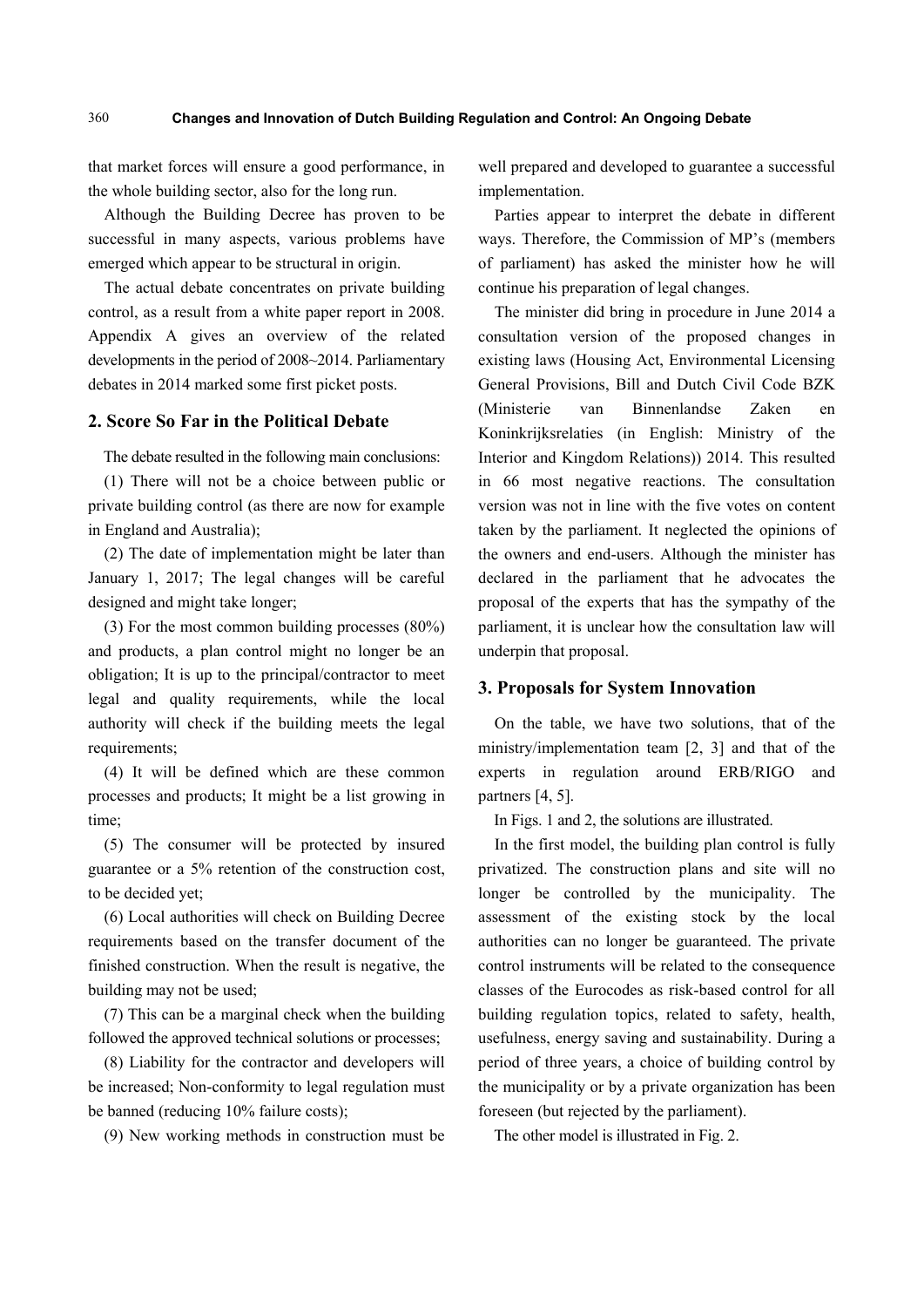

**Fig. 1 Model of the "kwartiermakers", February 2014 [3].** 



**Fig. 2 Model developed by the experts in building regulations.**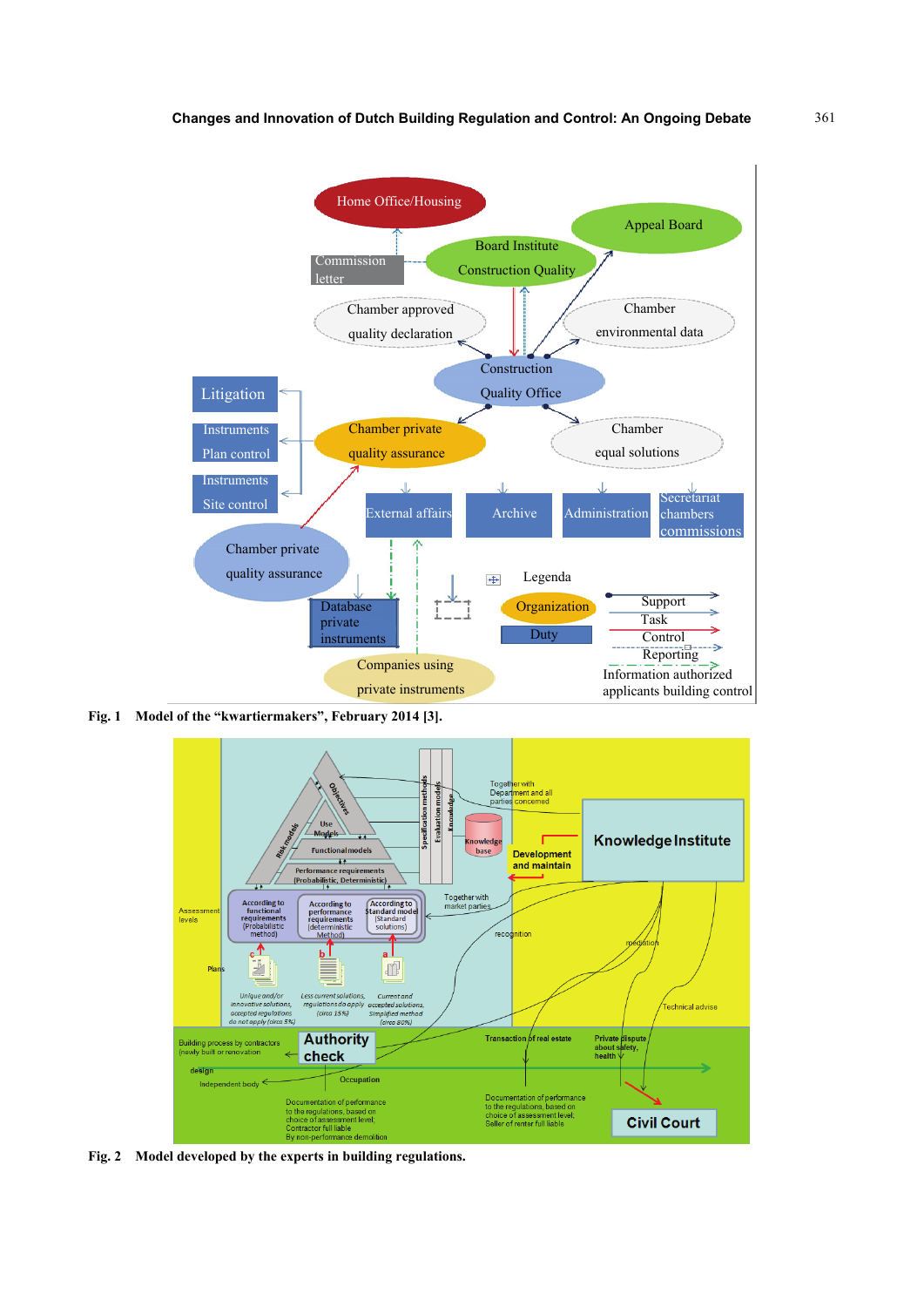| Aspect                                                        | Minister/action team                                      | ERB/RIGO and partners                                                                                                                                                                                                                                                       |
|---------------------------------------------------------------|-----------------------------------------------------------|-----------------------------------------------------------------------------------------------------------------------------------------------------------------------------------------------------------------------------------------------------------------------------|
| Policy-goal                                                   | Cost reduction                                            | Interest of user/consumer/owner                                                                                                                                                                                                                                             |
| Moment of control                                             | During planning and construction                          | As built (at acceptance/start use)                                                                                                                                                                                                                                          |
| Object of control                                             | Building Decree 2012                                      | Private contract, minimum standard and the actual<br>regulation                                                                                                                                                                                                             |
| Who involved                                                  | Private company, starting in dual mode                    | Local authorities                                                                                                                                                                                                                                                           |
| Plan control                                                  | Planning and architectural quality, use of<br>instruments | Planning and architectural quality                                                                                                                                                                                                                                          |
| Timely involvement, local<br>authorities                      | Not certain                                               | For more complex constructions                                                                                                                                                                                                                                              |
| Further development<br>regulation                             | Not foreseen (eventually reduction of<br>rules)           | Implementation of approved solutions, and will lead to<br>more clarity in objectives of regulation                                                                                                                                                                          |
| Risk-based control                                            | Consequence classes, Eurocodes for all<br>aspects         | Depending on control system (approved solutions,<br>performance based, probabilistic)                                                                                                                                                                                       |
| Transfer document for local<br>authorities                    | No                                                        | Yes                                                                                                                                                                                                                                                                         |
| Insurance                                                     | Reduced form of third party insurance                     | Based on transfer document, can be extended during use of<br>building                                                                                                                                                                                                       |
| Equality of solutions<br>regarding regulation<br>(innovative) | Not foreseen                                              | Needs a special body, charged with independent judgment                                                                                                                                                                                                                     |
| Authority                                                     | Needed to judge the control instruments                   | Non-bureaucratic body, charged with:<br>approved solutions;<br>$\bullet$<br>probabilistic constructions;<br>litigation;<br>٠<br>advisory body for regulation;<br>$\bullet$<br>approving quality and experience for certain<br>٠<br>professional organizations and companies |
| Cost reduction                                                | Approval fees and some development<br>time                | Reduction in construction failure, estimated<br>€1,000,000,000                                                                                                                                                                                                              |
| Education                                                     | No attention                                              | Important redevelopment education needed                                                                                                                                                                                                                                    |
| Enforcement of regulation<br>in existing buildings            | Local authorities (without documentation<br>of buildings) | Local authorities, based on transfer document                                                                                                                                                                                                                               |
| Transparency of data and<br>developments                      | Not foreseen                                              | Open access to (objectives of) regulations, approved<br>solutions, transfer documents                                                                                                                                                                                       |

**Table 1 Comparison of the proposals.** 

In the second model, many suppliers produce approved solutions which, when applied in a building, guarantee the performances of the building, at least in line with the building regulations. We expect that, for 80% of building parts, such solutions could be produced.

In this model, the contractor (principal) is fully responsible to deliver at acceptance of 100% conformity with the contract that, in any case, applies to the building regulations. At the end, the municipality checks a transfer document that has a complete description of the realization or the renovation of the building, related also to the regulation. If this meets the standards of regulation, the owner gets the permission to use the building.

Insurance is possible based on the transfer document. If the building appears in conflict with regulation or does not deliver the quality as laid down in the transfer document, the owner can make a claim. The insurer will take regress on developer/contractor.

### **4. Comparison of the Proposals**

If we compare the actual proposals, we see the differences which are shown in Table 1.

# **5. Conclusions**

Following up the discussion in parliament, we foresee a shift towards the ERB/RIGO model, but this is still not certain. Several elements have already been taken up by the implementation team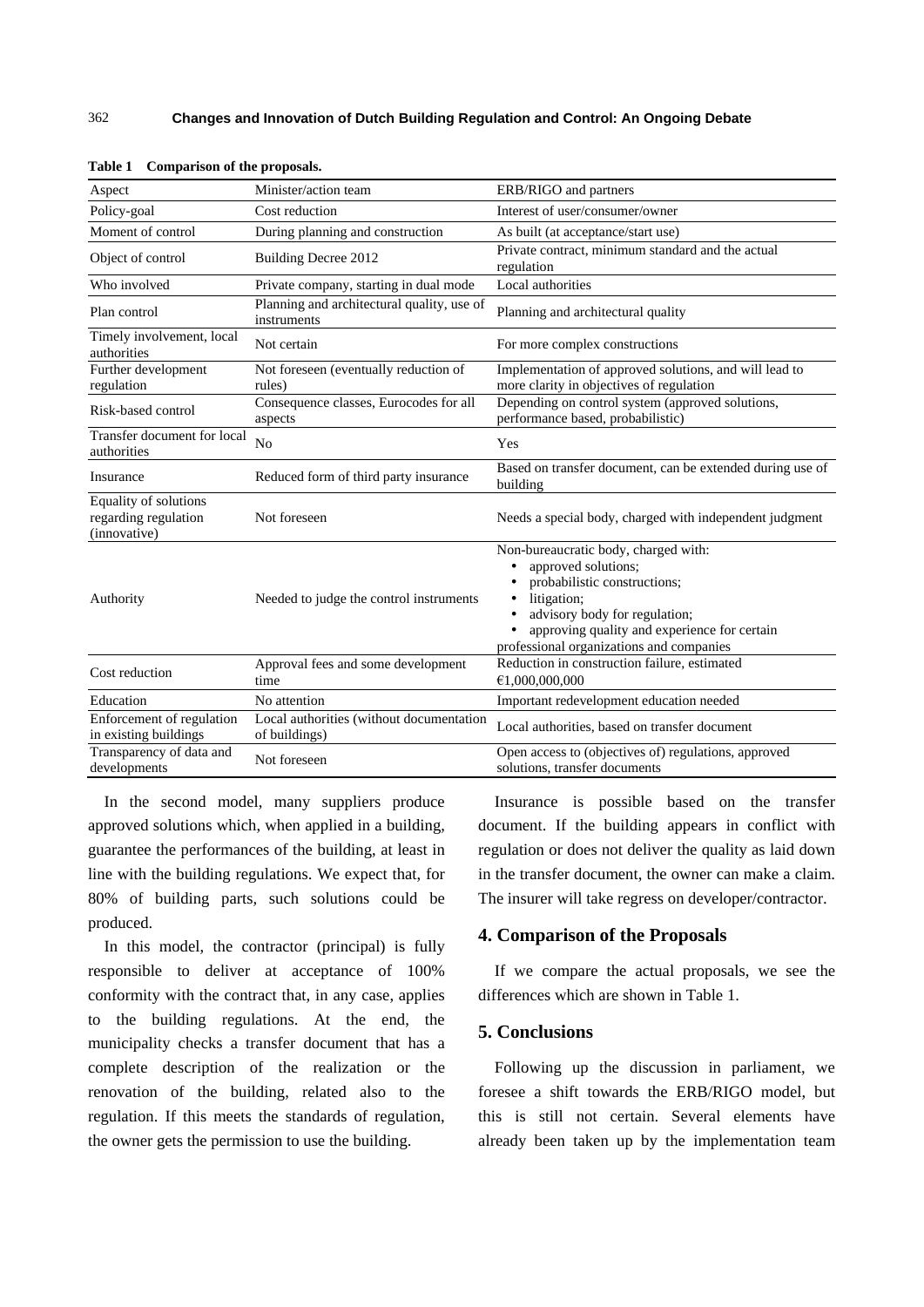("kwartiermakers", Institute for Building Quality).

Changing the system in this way and changing the content of the building regulations and the process to develop and maintain the regulations, as mentioned before, creates the possibility of self-regulation and this will result in a leap in knowledge. Most concerned parties will probably take insurance to bear their responsibilities and liability. There is not a legal duty to insure, but the market will push to realize that by itself. That also will strengthen the quality chain. Such an innovated system will give an upward impulse to realize real performances to the level that the market expects. This system will only function when the knowledge chain is closed (Fig. 3).

On the other hand, there still are strong forces to implement a private building control system that mirrors the actual public planning control. Experiences abroad (Scandinavia and Iceland) have shown that this does not protect the users of buildings

against poor quality and gives no guarantee that regulations are fulfilled. The proposals of the implementation team bring private duties in the public arena and make the minister and municipality responsible for private quality assurance of market parties. That is not the role of the government and authority.

The implementation of ERB/RIGO proposals will create new functions. Acknowledgments should be organized for independent technical-legal arbitration in a way that parties which have a conflict on technical points can quickly settle the dispute on technical-legal arguments. The actual road of litigation and appeal is much too cumbersome.

Furthermore, knowledge should be easier accessible and actively promoted through training, publication, the internet and knowledge systems. It will be transferred to professionals in the building chain, as well as the law enforcement organizations.



**Fig. 3 Vision on future development of building regulations in closed and linked public and private law chains of knowledge [6].**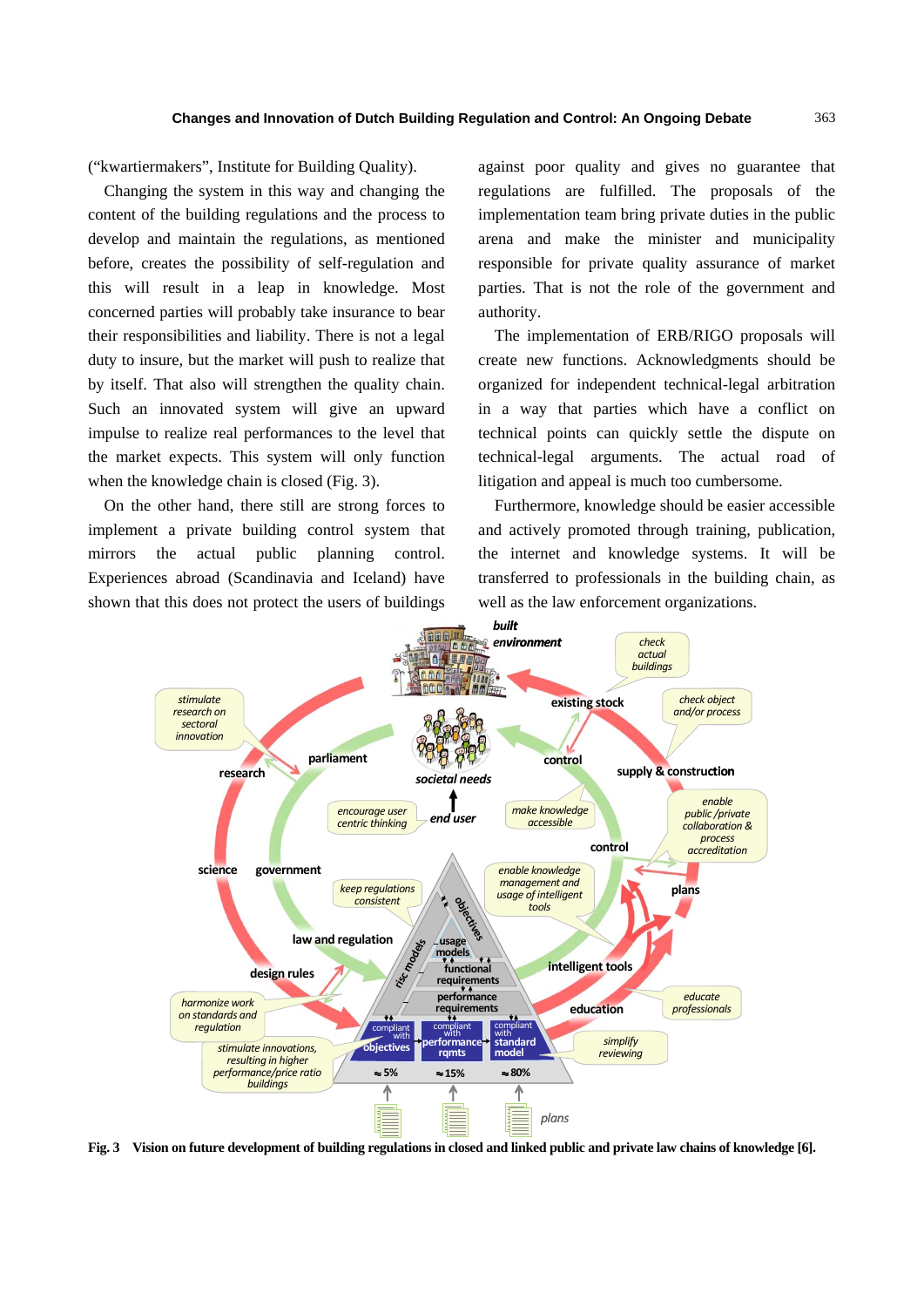Moreover, emphasis could shift from design to process assessment and possibly to process certification. That shall cover the complete process from design to the building process, including quality management and guarantee after acceptance/completion. This quality related thinking (ISO9001) has been accepted in many sectors of industry, but what would this mean for the structurally so fragmented building sector? The ultimate test in quality related thinking is customer satisfaction. But as already stated, the actual customer, the end user, generally takes no part in the Dutch building process, except the scarce homebuilding principal. Designers, contractors, suppliers and authorities have split responsibilities: Nobody feels accountable for the whole process. Although integrated contracts are becoming more popular—partly as a consequence of the need of integral accountability—they still only constitute a small part of the present market of construction and certainly of refurbishment.

With this coherent approach, methodical improvements can be implemented and monitored leading to a more consistent practice that, by means of reference, can become part of the same chain of knowledge and experience.

### **References**

- [1] Scholten, N. P. M. 2001. "Technical and Juridical Foundations of the Technical Building Regulations—Housing Act and Building Decree." Ph.D. thesis, Technical University Delft.
- [2] Actieteam. 2013. *Roadmap to Privatized Building Control.* Rotterdam-Utrecht: Actieteam. (in Dutch)
- [3] Institute for Building Quality (Implementation Team). 2014. *On the Road to an Admission Organization (for Privatized Building Control.* Rotterdam: Institute for Building Quality (Implementation Team). (in Dutch)
- [4] Scholten, N. P. M, De Wildt, R., Vrouwenvelder, A. C. W. M. 2011. *After Dekker—Innovation of the Building Regulations*. Delft: ERB (Foundation Expert Centre Regulations in Building)-RIGO (Research Institute for Real Estate)-TNO (Research Institute for Applied Science). (in Dutch)
- [5] Scholten, N. P. M, and De Wildt, R. 2013. *Approved Technical Solutions, Quick Scan*. Delft: ERB (Foundation Expert Centre Regulations in Building)-RIGO (Research Institute for Real Estate)-NEN (Dutch Standardization Institute)-STABU (Foundation for Specification System for the Dutch Building Industry). (in Dutch)
- [6] Scholten, N. P. M., Gielingh, W. F., Vrouwenvelder, A. C. W. M., Groosman, M., Heijden van der, J. J., and Willebrands, D. 2010. *Trust and Reliability, Part II: A Plan for the Innovation of the System of Building Regulations*. Delft: ERB (Foundation Expert Centre for Building Regulations). (in Dutch)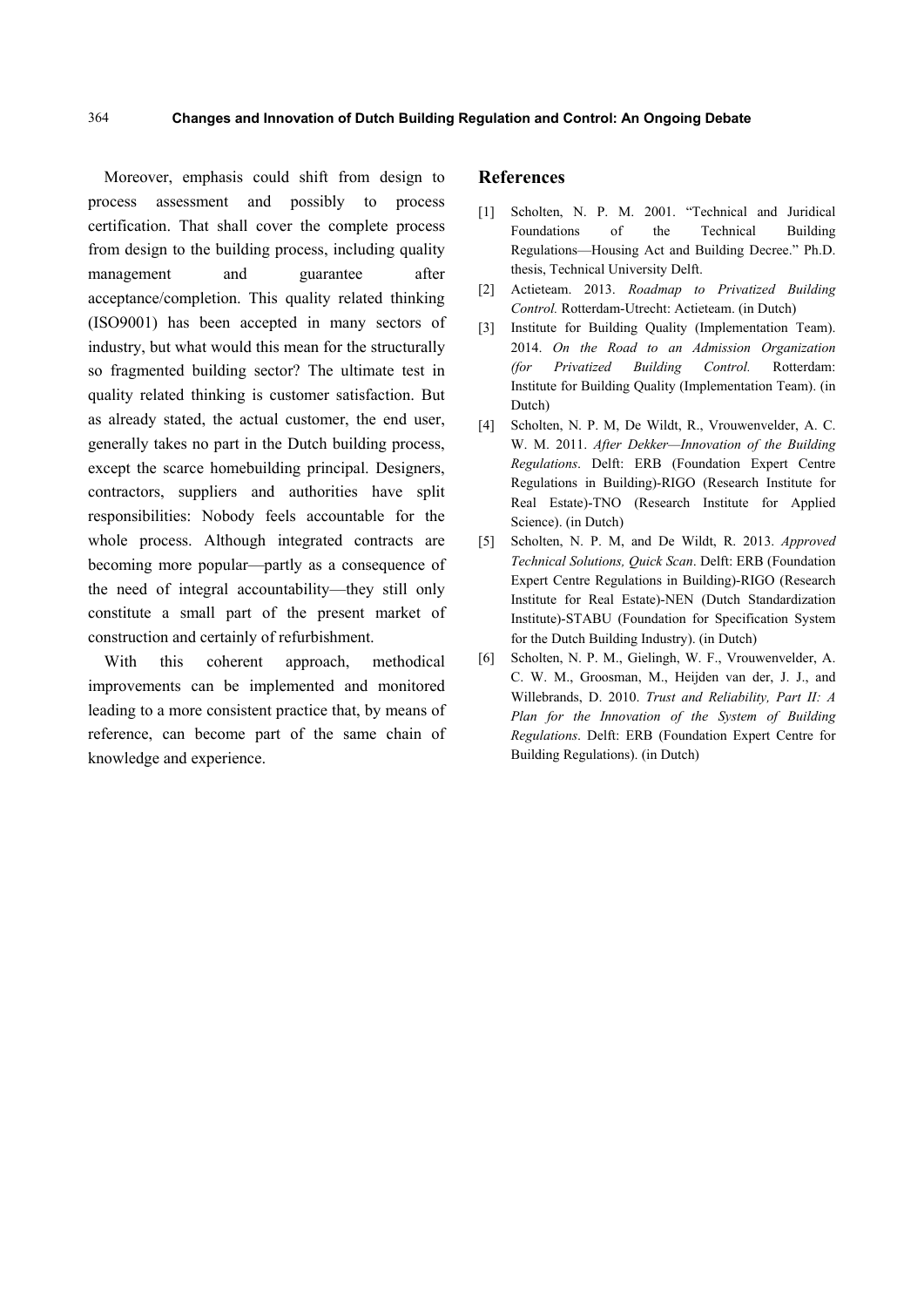#### **Appendix A: History and studies.**

In 2008, the commission "Fundamentele Verkenning Bouw" produced its report "private if possible, public if necessary—trust and responsibility in the building process",<sup>1</sup> followed by a few underpinning research reports.<sup>2</sup> Changes of ministers (five since 2008) and cabinets prevented the implementation of a new regime with less public building control. Further studies took place.<sup>3</sup>

The crisis had especially in 2011~2013 a strong negative impact on Dutch construction. Housing was confronted with a double dip, due to uncertainty over fiscal measures and financing.

In 2011, the minister for Housing/Home Office institute a Bouwteam to report on measures to promote construction.<sup>4</sup> This leads to the formation of 17 private action teams (with governmental support). Two were of importance for building regulation:

(1) Actieteam Private Bouwplantoetsing (private building control) that reported in July  $2013$ ;<sup>5</sup>

(2) Actieteam Praktijktoepassing Bouwbesluit (practical application Building Decree), reported in January 2014.<sup>6</sup>

In 2013, the ministry commissioned also a social cost-benefit analysis (MKBA) of private building control.<sup>7</sup>

The consortium ERB/RIGO/TNO has on its own initiative and in a debate with many experts involved in the construction industry tried to translate a preliminary outline for the private and public roles in construction related regulation into a realistic approach. The preliminary outline dated from 2009: "Vertrouwen en Betrouwbaarheid". In 2011, a quick scan was made for the Ministry of Housing to elaborate this.<sup>9</sup> This was extended in 2013 to a study on approved technical solutions and the possibilities to implement these.

On the basis of the ideal model, we are able to clearly illustrate the practice related hitches. Fig. A1 charts these hitches (a till h).<sup>10</sup>

In the second half of 2013, the debate on private building control became more frenzy. The roadmap of the action team started a discussion on its pros and cons.

The main factor of private building control is the responsibility for the principal/contractor to meet the requirements of the Building Decree. Neither the local authorities nor the contractors are very favorable towards this goal of privatization. The roadmap foresees a three-year period of choice between private or public building control. The professional principals are the main supporting group, they expect cost savings in building control fee. Local authorities expect a difficulty in resource planning. Local authorities see an important future problem: They will not be able to check if an existing building has a risk of non-conformity against the Building Decree, while this is their duty, laid down in the Housing Act.

ERB/RIGO/TNO propose a different way to come to private building control. Key factor is that the completed building must meet the requirements of the Building Decree, which has to be shown to the local authorities with a construction record: A dossier that shows what has been build and how the quality has been controlled. A construction license can be limited to the proof that the building meets planning regulations. Non-conformity may have the effect that use of the building is not allowed.

 $\overline{\phantom{a}}$ 

<sup>7</sup>"SCBA Privatizing of the Quality Control in the Building Process." September 23, 2013, Ecorys. (in Dutch)

<sup>84</sup>Trust and Reliability, Part I, A Vison on the Functionality of the Building Regulations." January 2009, ERB. (in Dutch); "Trust and Reliability, Part II, A Design for Innovation of the System of Building Regulations." September 2012, ERB. (in Dutch) 9

<sup>&</sup>lt;sup>1</sup>"Private What Can, Public What is Necessary, Trust the Responsibility in the Building Process." May 14, 2008, Commission Fundamental Survey Building Sector. (in Dutch) 2

<sup>&</sup>lt;sup>2</sup>"Motivations of Stakeholders for the Use of Privatizing Building Control in the Public Sector." August 8, 2012, Spekkink C&R. (in Dutch); "Risk Responsibility as Substitute for Public Building Control?" June 21, 2012, Crisislab. (in Dutch); "The Market as Supervisor—Private Quality Control in the Building Process." July 2012, Foundation Building Quality. (in Dutch)

 $\frac{3.47}{10}$  Another Segmentation of Responsibility in the Building Sector." February 2013, Institute for Contrition Law. (in Dutch); "Quick Scan Authority Private Building Control." June 21, 2013, Brink Groep. (in Dutch) 4

<sup>&</sup>lt;sup>4</sup>"The Building Sector in Action(s)—Investment and Innovation Agenda for Housing and Utility Sector in the Building." Building Team, May 2012. (in Dutch)

<sup>&</sup>lt;sup>5.</sup> Key Map to Private Building Control." July 2013, Action Team Private Building Control. (in Dutch)  $6.5$  Elements Puilding Partial Application Puilding Decree, January

<sup>&</sup>lt;sup>6</sup>"Flexible Handling Building Regulations." Action Team Practical Application Building Decree, January 13, 2014. (in Dutch)

<sup>&</sup>lt;sup>9</sup>"Further after Dekker—Innovation of the Building Regulations—Quick Scan." Report R.2011/ERB R/001, September 17, 2011, ERB/RIGO/TNO. (in Dutch)

 $^{10.4}$  Need to Innovate the Dutch Building Regulation." 2012. Rics Cobra, Las Vegas, Nevada USA, September 11-13, 2012, Dr. N. P. M. Scholten, Ph.D., R. De Wildt, M.Sc., Frics and Prof. A. C. W. M. Vrouwenvelder. (in Dutch)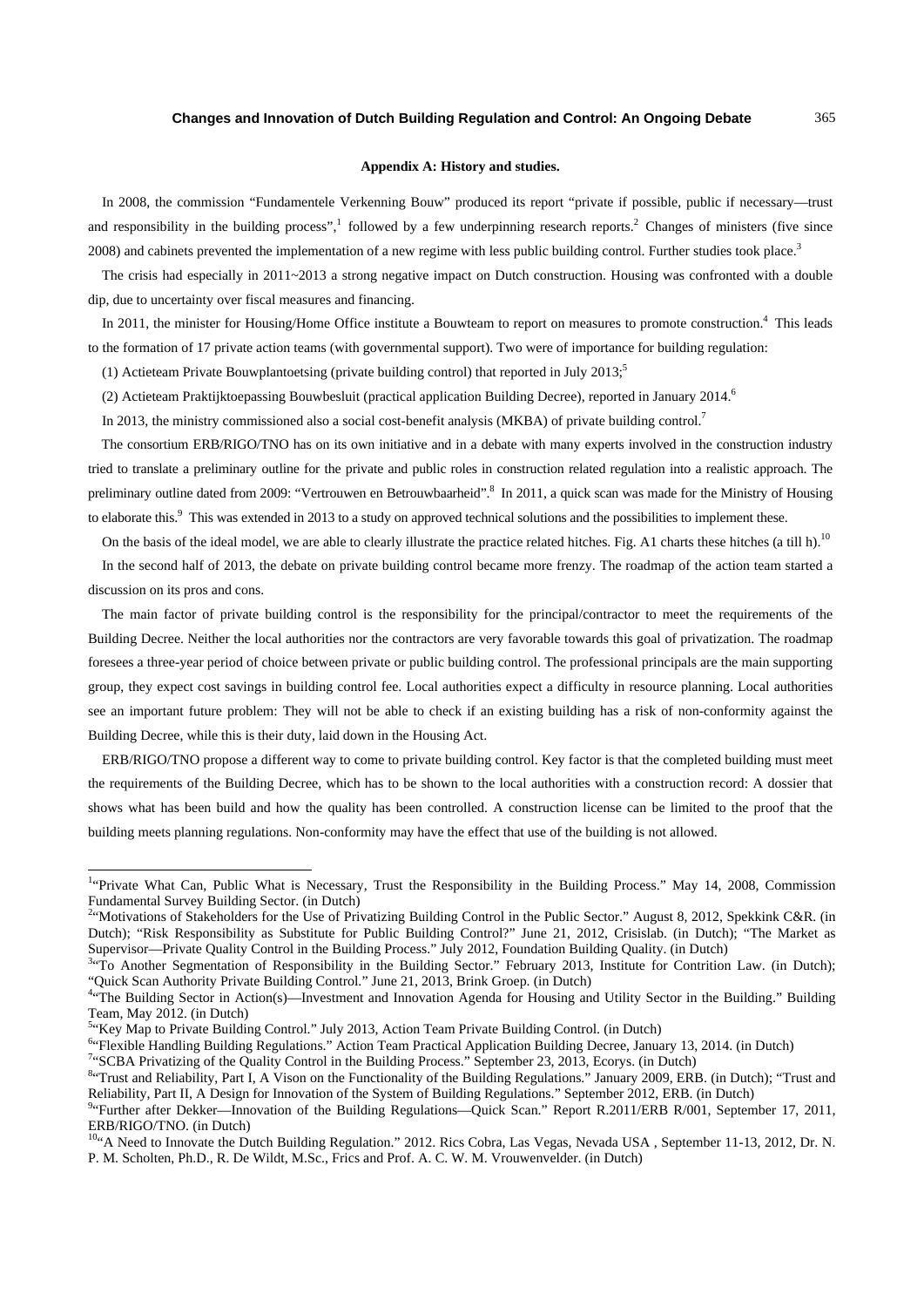#### 366 **Changes and Innovation of Dutch Building Regulation and Control: An Ongoing Debate**



**Fig. A1 Hitches in the knowledge circle.11** 

 $\overline{\phantom{a}}$ 

ERB/RIGO organized two debates, the first about the main principals and clear roles of private and public sector, while the second about the possibilities for the approved technical solutions.

Several other construction bodies expressed their concerns regarding a not-well-designed implementation of a private building control at choice of the principal: local authorities, civil servants in building control, fire brigade and structural engineers.

In October 2013, the implementation team founded the Institute for Construction Quality as a vehicle to its activities. It is not clear if this is a self-employed foundation or it is working with support of the ministry.

While the ministry developed its policy and sent a proposal for implementation to the parliament,<sup>12</sup> the parliament expressed its view in four Second-Chamber motions, in favour of insured guarantees, a role for local authorities regarding safety, an formal document/dossier to be delivered to and judged by the municipality before use and a scaled use of regulation: simple for simple and manifold made constructions and more deeply studied for complex and innovative buildings.

To prepare the debate, there was a hearing session in December 2013, in which an a long list of questions would be answered by the minister. The debate took place at the end of March 2013 and the result is not yet clear: The implementation will be different form earlier ideas and has to be reworked. A phased implementation might take place, starting with approved solutions.

ERB/RIGO made earlier a study into approved technical solution, together with the institutions for normalization (NEN) and STABU (standard building contract documents),<sup>13</sup> which was also discussed with representatives of the construction industry. The minister did send the report to the parliament after some pressure from MP's (members of parliament).<sup>14</sup>

<sup>&</sup>lt;sup>11</sup>Scholten, N. P. M., Gielingh, W. F., Vrouwenvelder, A. C. W. M., et al. 2010. "Trust and Reliability, Part II: A Plan for the Innovation of the System of Building Regulations." Delft: ERB. (in Dutch) 12TK 32 757, 91, "Letter Addressed to the Parliament about Strengthening the Quality Assessment in the Building Process."

November 27, 2013. (in Dutch)

<sup>&</sup>lt;sup>13</sup>Approved Technical Solutions: Deemed to Satify/Till Usefulness and Pleasure of the End-User—Quick Scan of the Development of *Approved Technical Solutions in Line with the 2012 Building Decree for 80% of the Building Practice.* Report R.2013/ERB-R011, November 29, 2013, ERB/RIGO/NEN/STABU. (in Dutch)<br><sup>14</sup>TK 32 757, 912, "Letter Addressed to the Parliament Related to Approved Technical Solutions." February 7, 2014. (in Dutch)